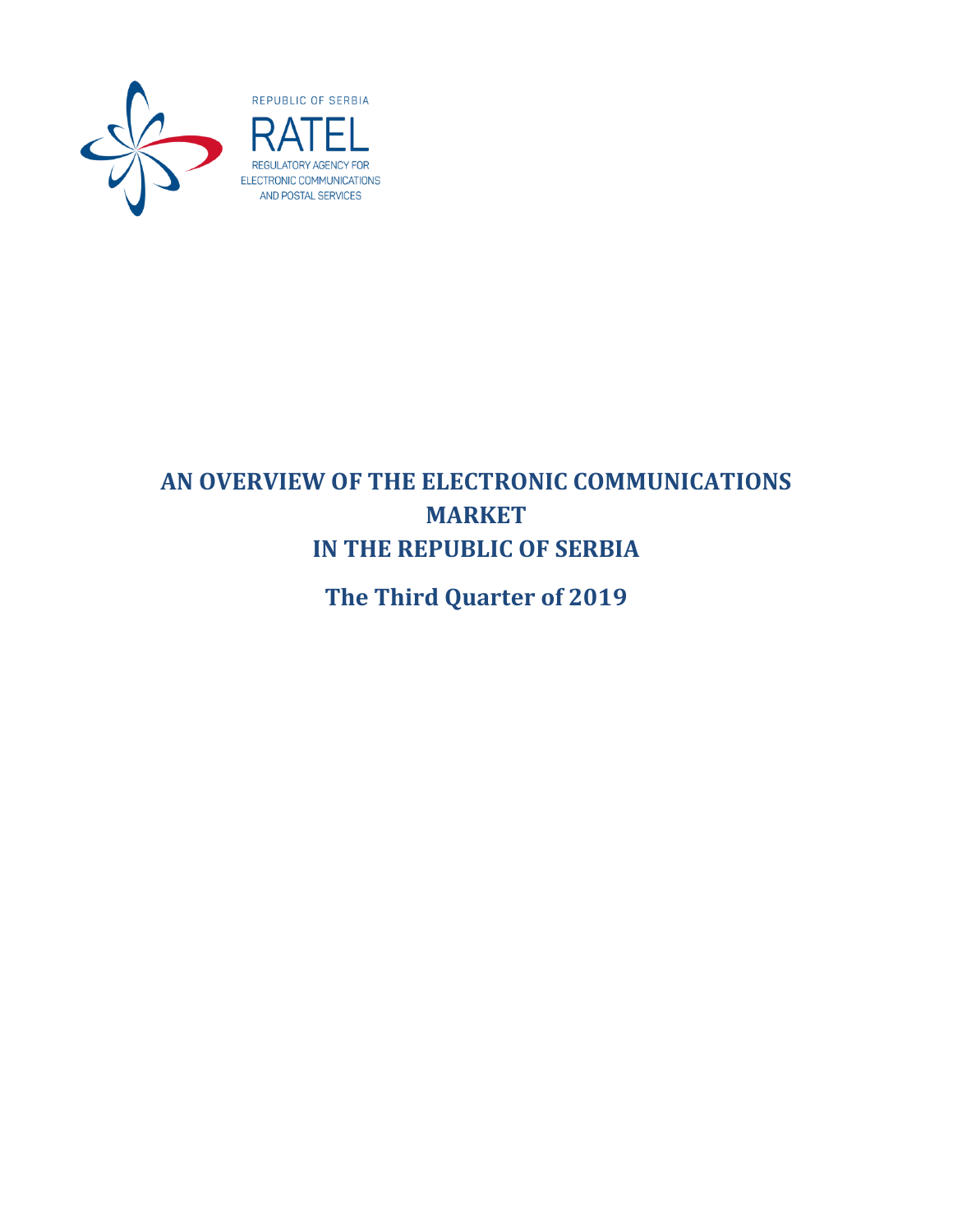The Overview presents the data for the third quarter of 2019 along with comparative data for the three previous quarters.

The presented data reflect the overall market status for each given quarter, including the actual quarterly data for the leading electronic communications operators in the Republic of Serbia, whereas the data for the rest of the market were estimated based on the data for 2018 collected in the annual questionnaires. Therefore, the total quarterly report may show discrepancies with respect to the data collected in the regular annual questionnaires. The Agency shall not be held responsible for the correctness of the data submitted by the operators in the quarterly and annual questionnaires.

Quarterly electronic communications market indicators referring to fixed telephony include the data on the operators that make up over 99% of the market, in terms of the number of subscribers. The data on the market situation include CDMA subscribers and the effectuated traffic.

Quarterly electronic communications market indicators referring to mobile telephony include the data on three mobile operators and, as of Q1 2018, the Agency also collects data on virtual mobile operators.

Quarterly electronic communications market indicators referring to Internet services include the data for the leading operators that make up approximately 91% of the market, in terms of the number of subscribers, whereas the data for the remaining 9% of the market were estimated based on the data for 2018 collected in the annual questionnaires.

Quarterly electronic communications market indicators referring to media content distribution include the data for the leading operators that make up approximately 91% of the market, in terms of the number of subscribers, whereas the data for the remaining 9% of the market were estimated based on the data for 2018 collected in the annual questionnaires.

Quarterly electronic communications market indicators referring to bundle services include the data for the leading operators that make up approximately 97% of the market, whereas the data for the remaining 3% of the market were estimated based on the data for 2018 collected in the annual questionnaires.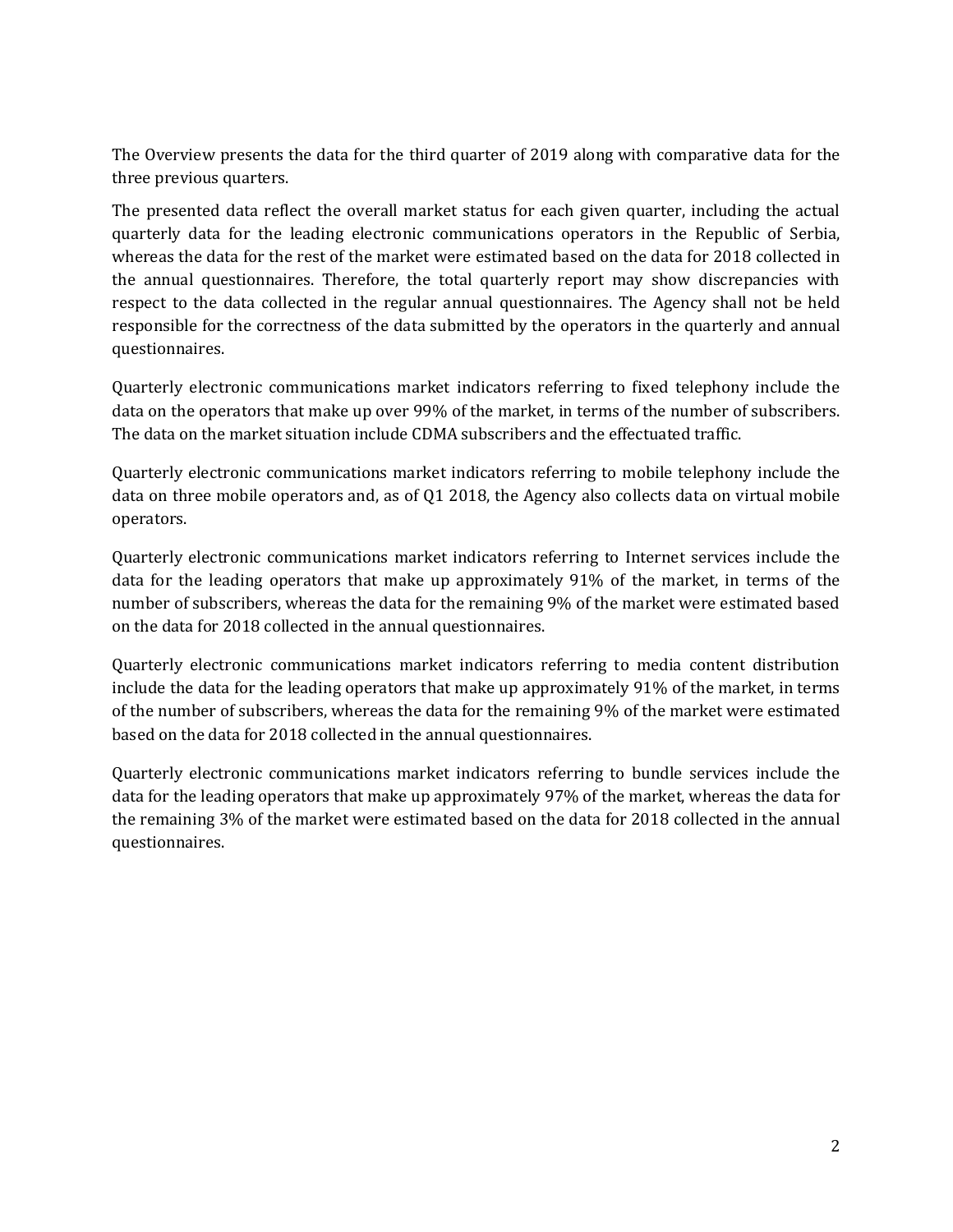## **Public Fixed Telecommunications Networks and Services**

Both the number of fixed telephony subscribers and the generated traffic decreased in Q3 2019, compared to the previous quarter. Approximately 2.40 million fixed telephony subscribers generated approximately 730 million minutes of traffic in the last observed quarter, which means that a fixed telephony subscriber on average spent 3.3 minutes a day on calls.



#### **Total fixed telephony traffic (billion minutes)**



The subscriber structure has not changed over the observed quarters: 88% of the fixed telephony subscribers remain to be natural persons, i.e. private users. In all observed quarters, the largest share of the fixed telephony traffic is accounted for by the national traffic, with 93%.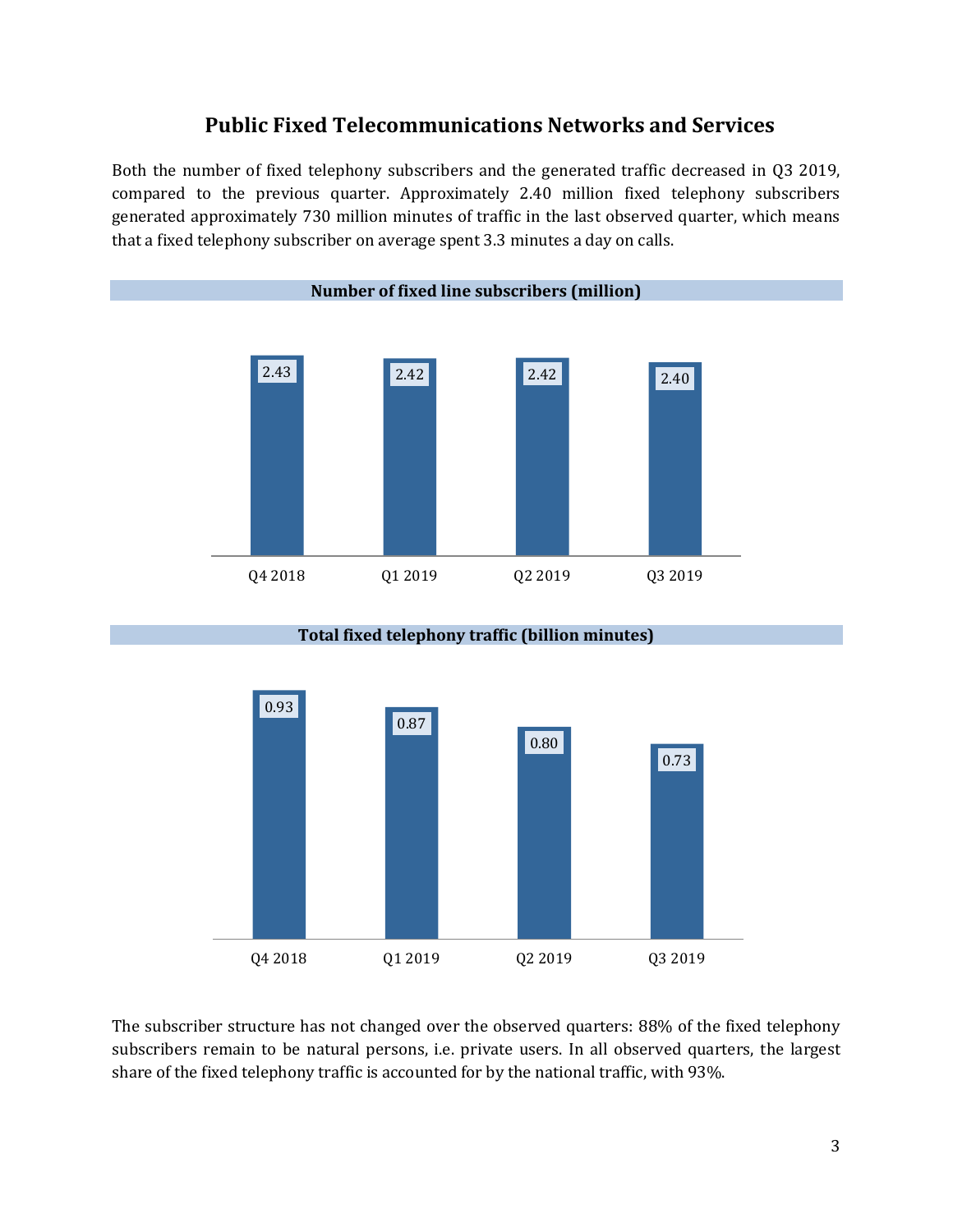

The outgoing calls from fixed network are mostly directed towards other fixed networks, while the international traffic is dominated by incoming calls.



Below is shown the leading operators' market share according to the number of subscribers in Q3 2019.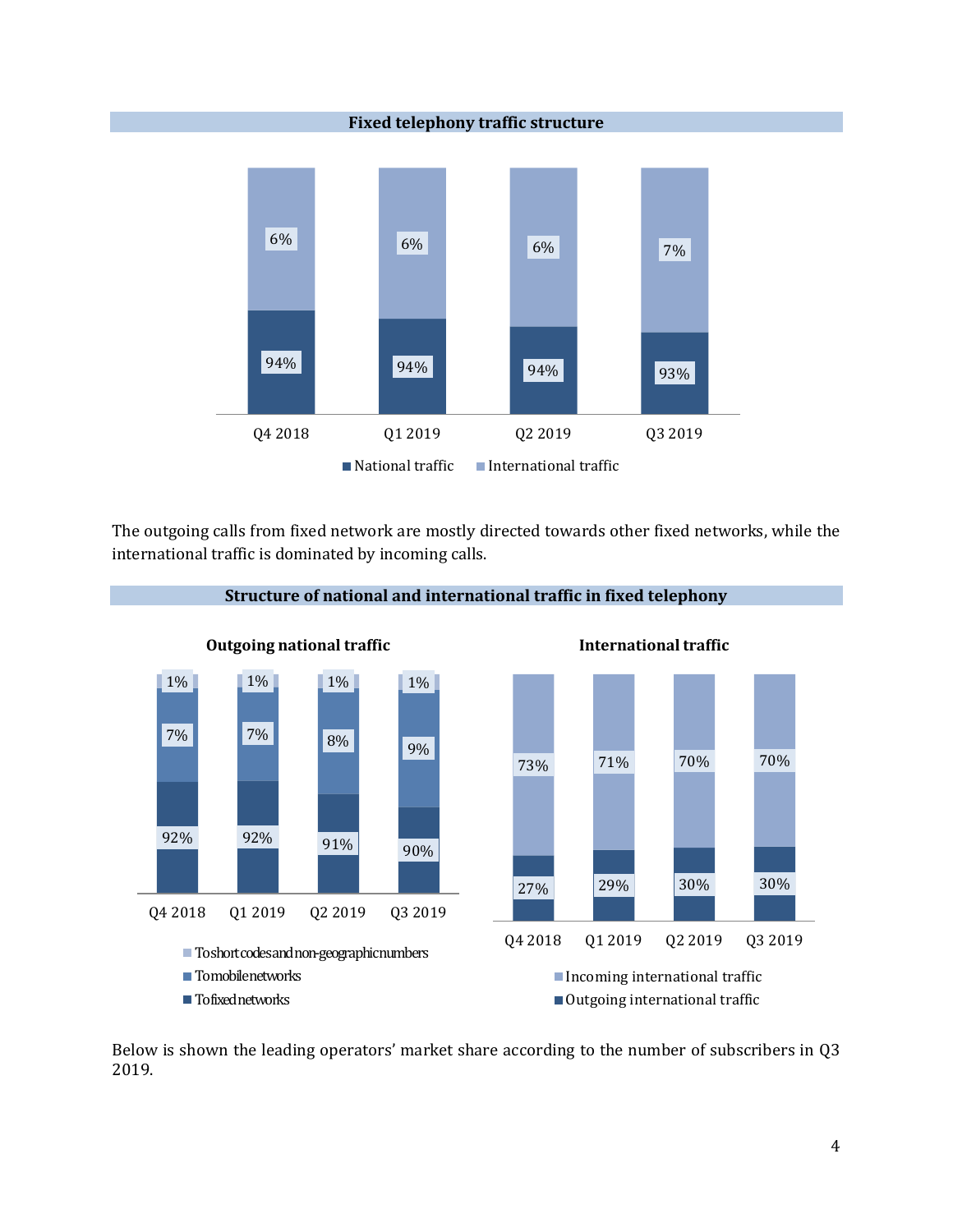

The number of portings in the third quarter of 2019 was approximately 8.7 thousand (around 2.9 thousand a month), showing a decrease compared to the previous quarter.



### **Fixed telephony number portings per quarter**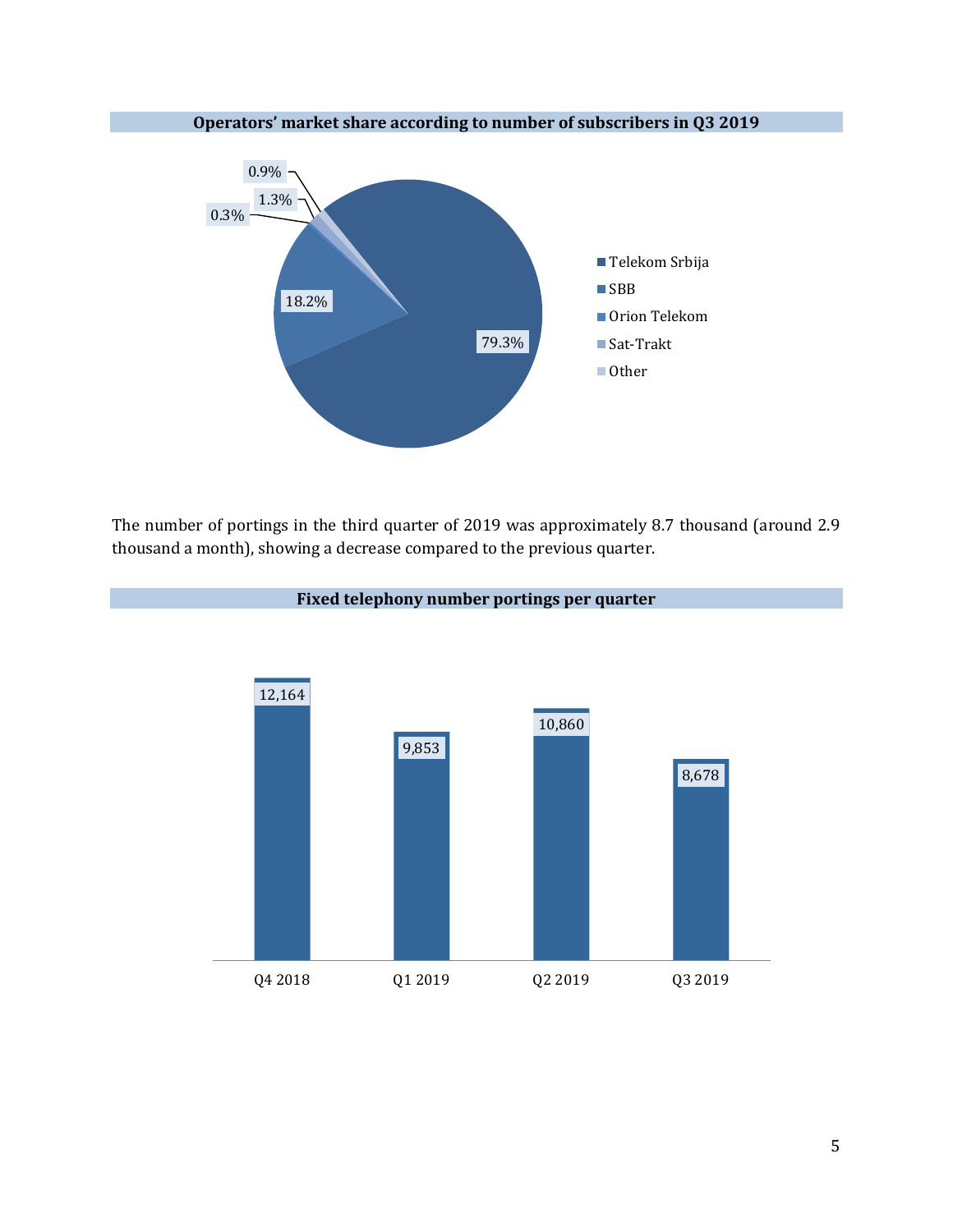## **Public Mobile Telecommunications Networks and Services**

In Q3 2019, there were approximately 8.6 million active mobile telephony subscribers, that generated approximately 4.4 billion minutes of national and international voice traffic and sent almost 1.5 billion SMS messages. On average, in Q3 2019, a mobile user spent 5.6 minutes a day on calls and sent 1.9 text messages. On the mobile networks market, a slight increase in the number of active mobile telephony subscribers has been observed in Q3 2019 as well, by approximately 1.8 % compared to the previous quarter.



In Q3 2019, the effectuated voice traffic in mobile networks marked a slight decrease, equally as the SMS traffic, compared to Q2 2019.



■ The total of sent text (SMS) messages (bn.)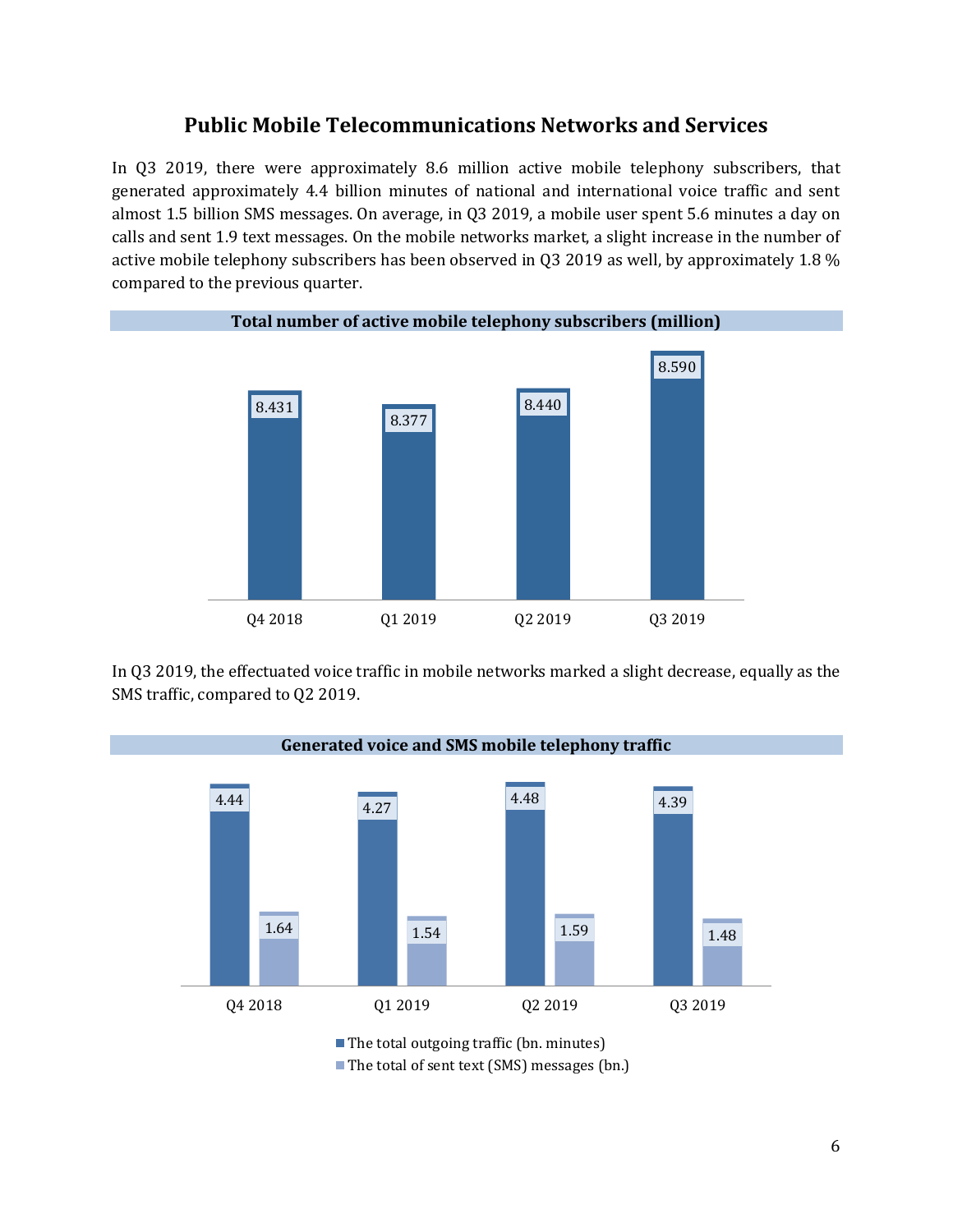

In Q3 2019, both the number of postpaid and prepaid subscribers slightly increased, compared to the previous qaurter.

The majority of postpaid subscribers are natural persons, accounting for around 73%, much the same as in other observed quarters.



Most of the outgoing traffic in Q3 2019 has been generated within the same network (56%). As for the roaming, the subscribers of national networks abroad generated slightly more roaming traffic than the subscribers of foreign networks.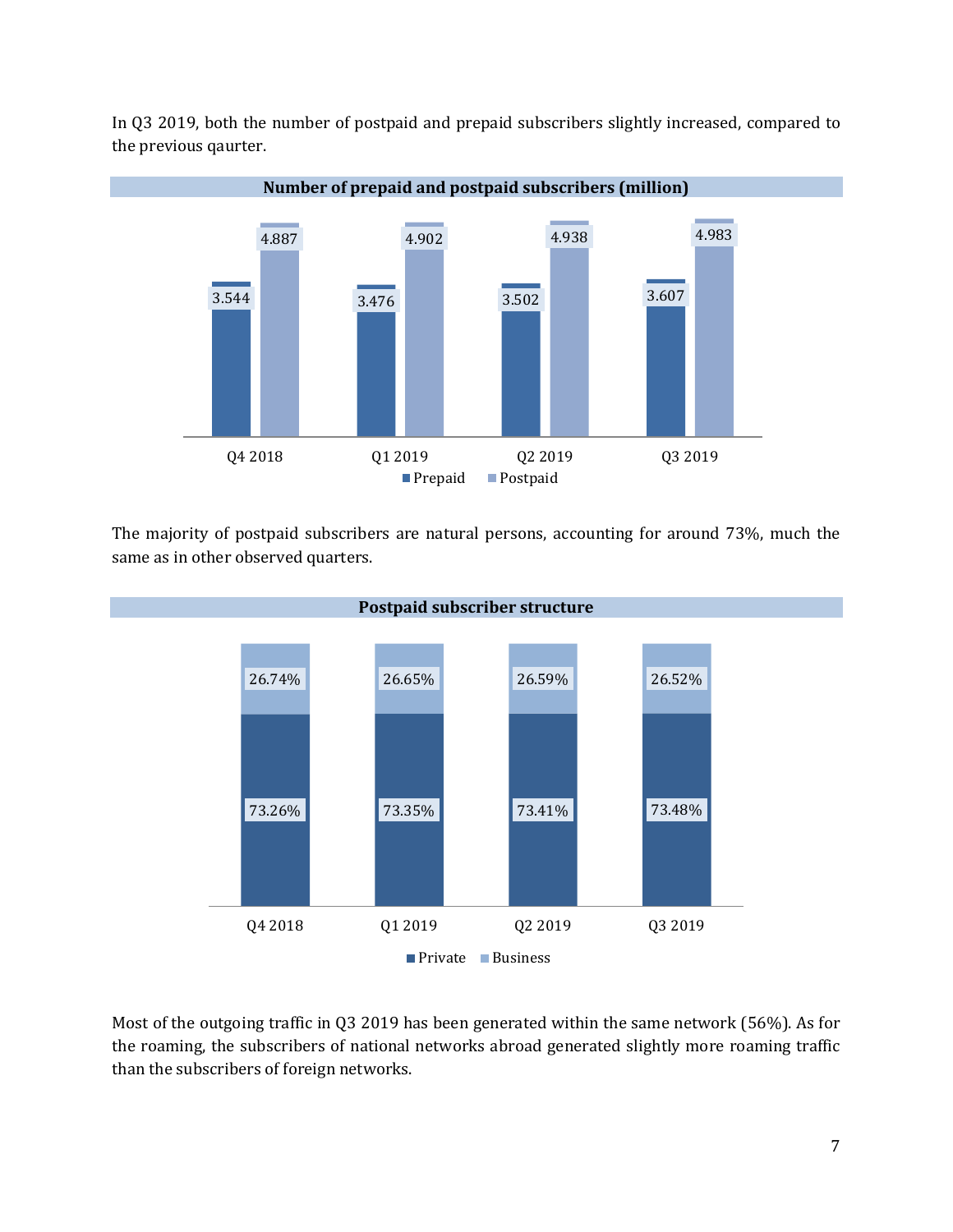

There haven't been any significant changes in market shares in terms of the number of users, compared with the previous quarter.



Data transmission over mobile network has shown growth in the analyzed period, amounting to 80.2 million GB in Q3 2019, which means that a mobile broadband subscriber used on average 142 MB daily, or approximately 4 GB a month.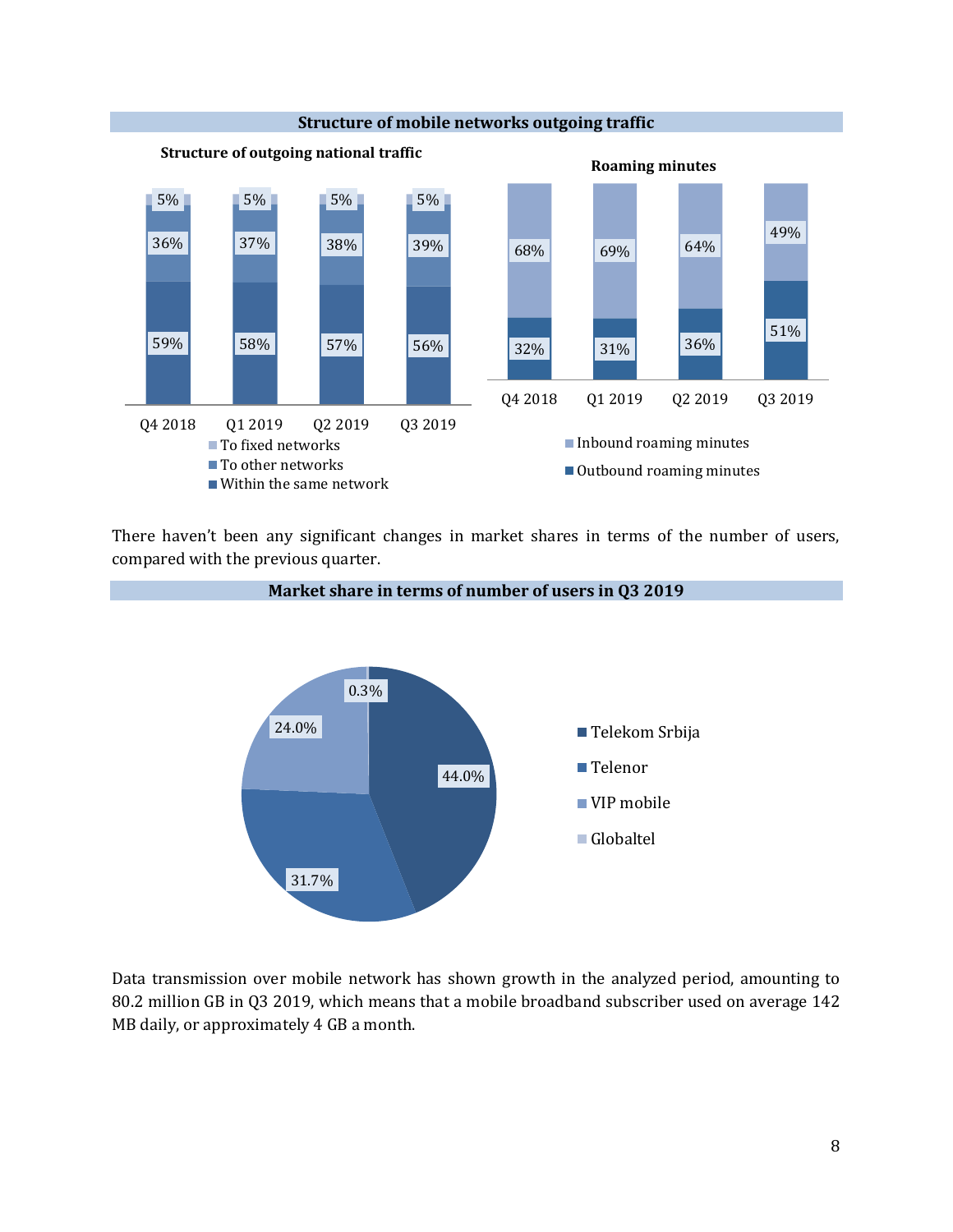

The number of mobile telephony number portings was approximately 23.9 thousand in the third quarter of 2019, or almost 8 thousand per month, which is a decrease compared to the previous quarter.

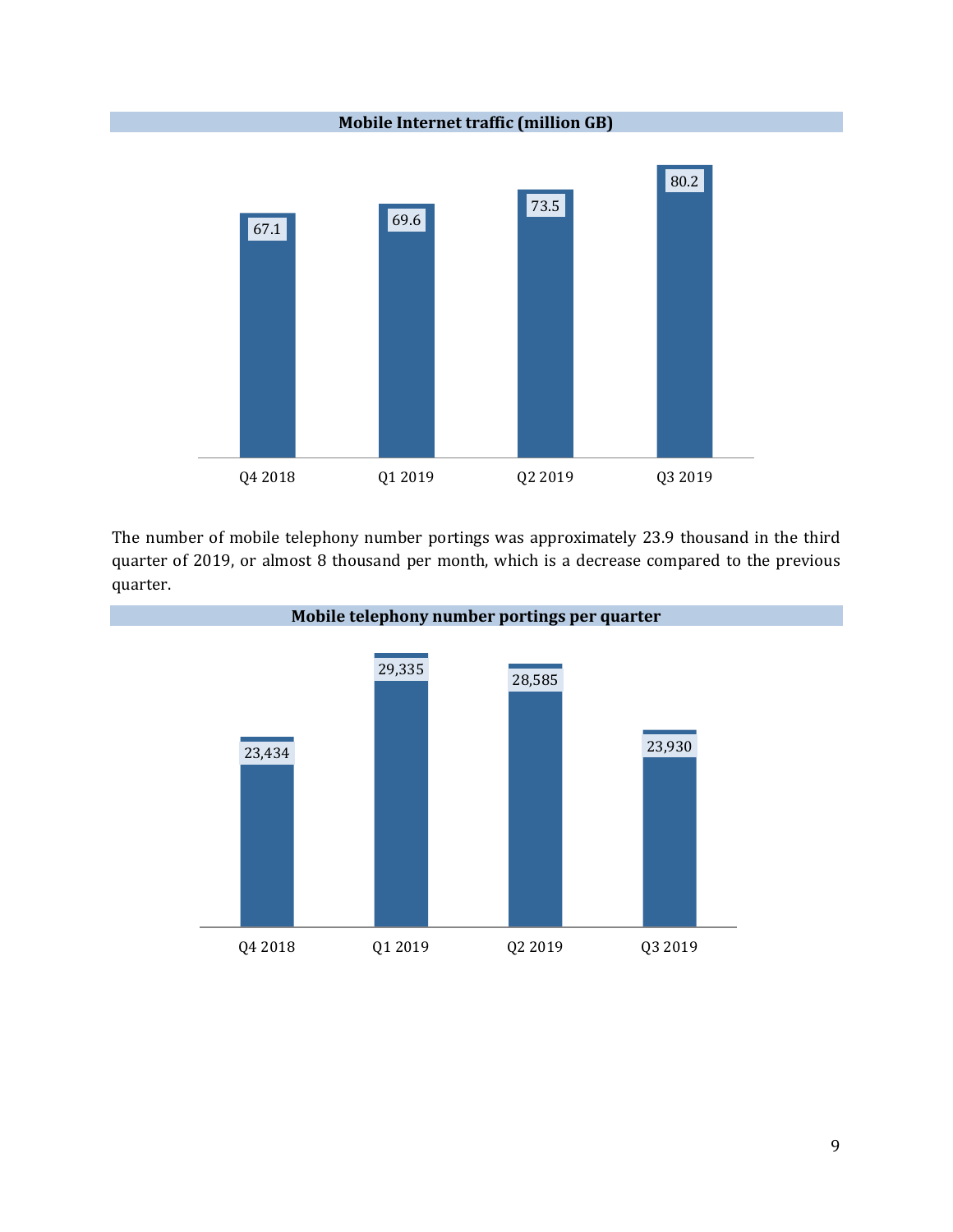# **Broadband Internet Access**





The majority of fixed broadband Internet subscribers have xDSL or cable access. The number of xDSL subscribers has been marked by a slight drop and the share of cable access subscribers has remained unchanged in the analyzed period.



**Number of fixed broadband Internet subscribers (million)**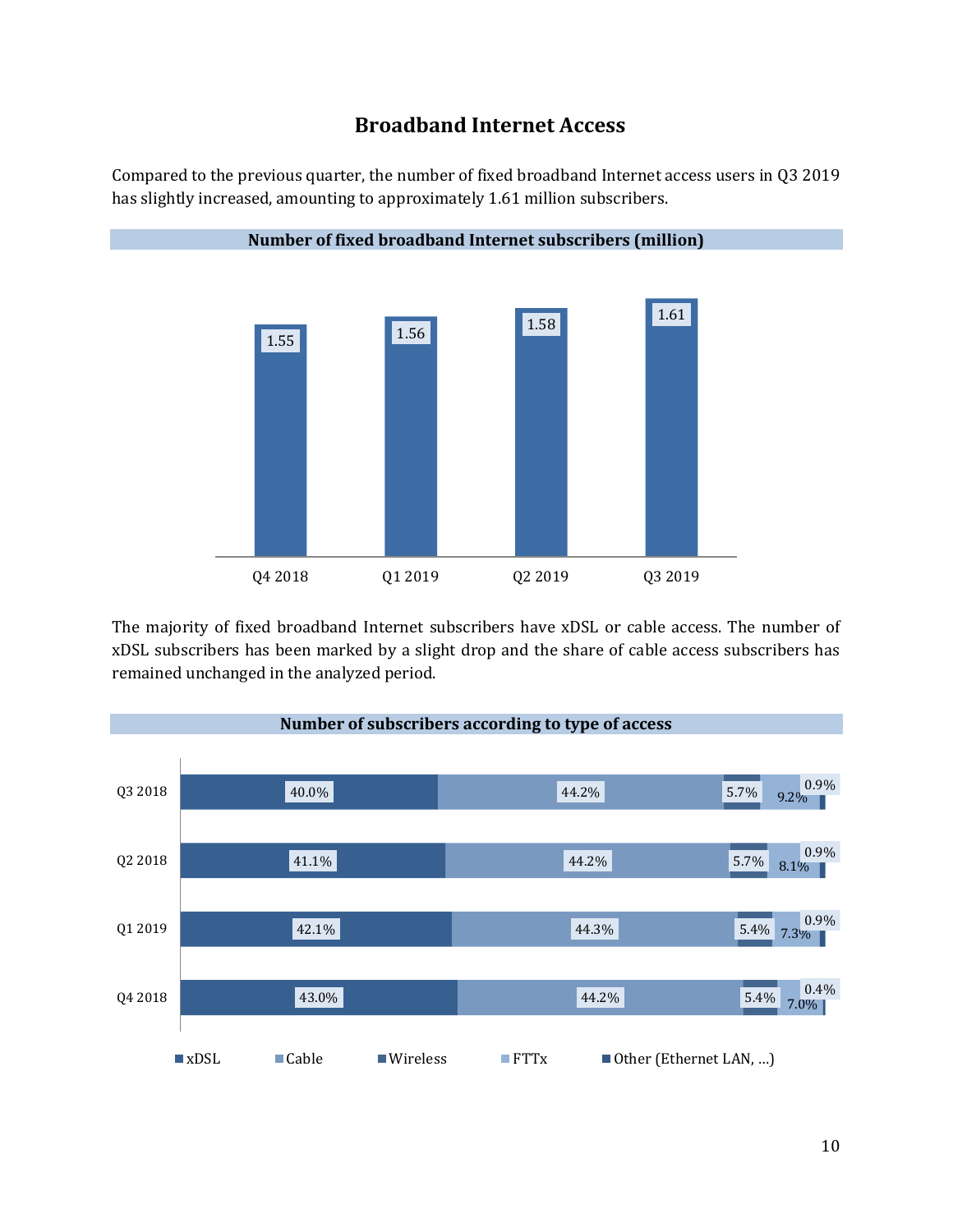In Q3 2019, the majority of subscribers used Internet access rate over 30 Mbit/s (around 48%) and between 10 Mbit/s to less than 30 Mbit/s (approximately 45%).



**Number of fixed broadband Internet subscribers according to access rate**

In Q3 2019, there haven't been any significant changes in the leading operators' market shares, in terms of number of subscribers, compared with the previously observed quarters.



#### **Market share in terms of number of fixed broadband subscribers in Q3 2019**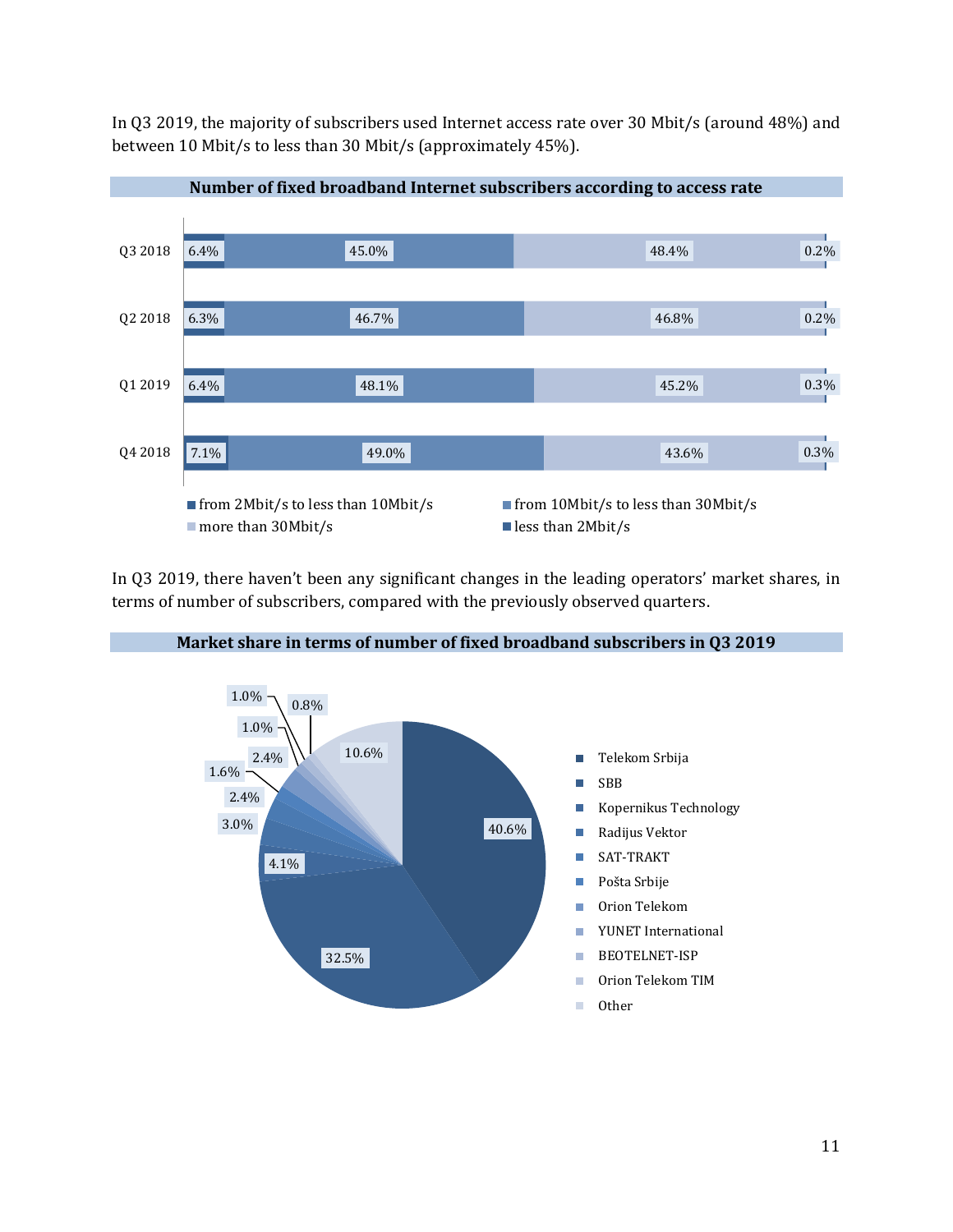The number of active mobile broadband subscribers in Q3 2019 has slightly increased compared to the previous quarter, amounting to approximately 6.3 million. The number of M2M subscriptions is on the rise in the third quarter as well, reaching approximately 295 thousand.



*\* Active mobile broadband subscribers include subscribers of data transmission services contracted together with voice services, or as an additional package to the voice tariff plan, whereas subscribers of other data transmission services represent mobile broadband transfer users with single service agreement, separate from voice service (data card subscriptions, USB modem/dongle subscriptions, tablet subscriptions and similar).*

### **Media Content Distribution**

The number of media content distribution service subscribers has slightly increased in the observed period, amounting to approximately 1.92 million in Q3 2019.

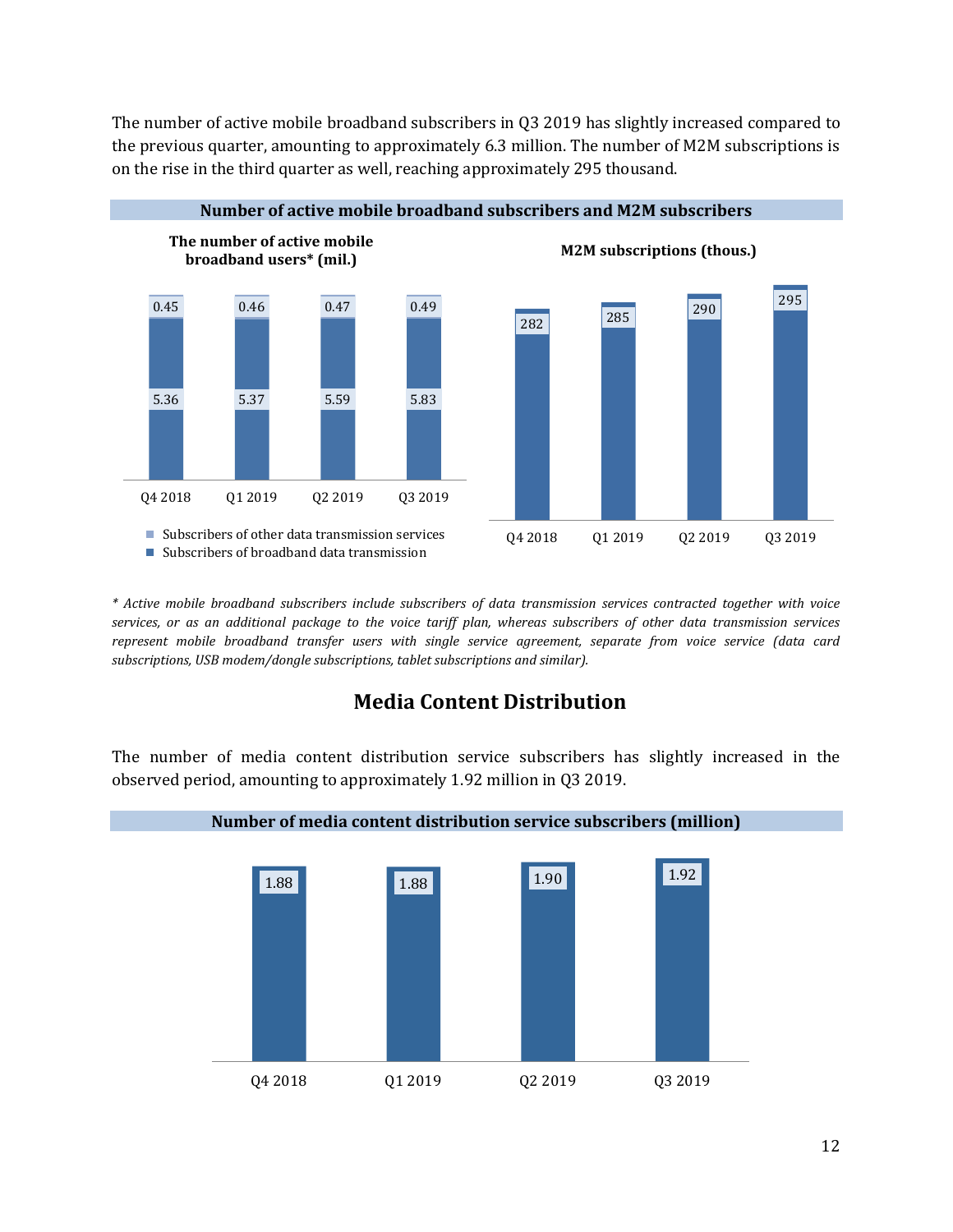In Q3 2019, the majority of subscribers used CATV distribution, either analogue or digital (around 60%). The number of IPTV and DTH subscriptions has also slightly increased, whereas wireless network or Internet media content distribution were the least used.



**Media content distribution subscribers by type of distribution**

The number of met requests for additional services, such as video on demand (VoD), content recording, TV on mobile devices, playback etc, has slightly decreased in Q3 2019 compared to Q2 2019, amounting to approximately 57 million requests, or some 13 requests a month per user. The number of met VoD requests in Q3 2019 was around 3.4 million.



In Q3 2019, around 28% of media content distribution subscribers with the possibility to have additional channels, subscribed to such programmes.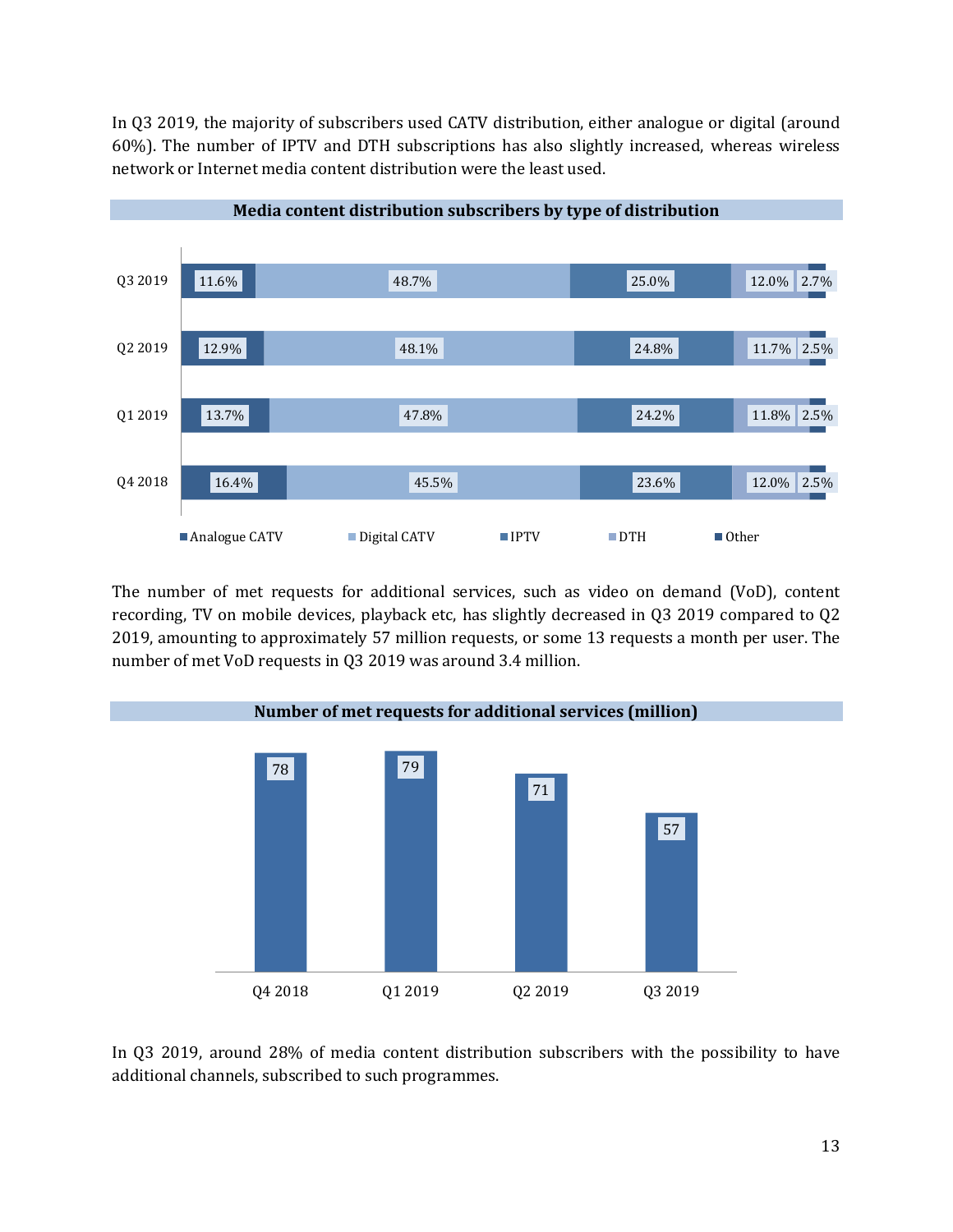As for the leading operators' market shares, in terms of the number of subscribers, there haven't been any significant changes in Q3 2019 compared to the previous quarter.



#### **Operators' market share in terms of number of subscribers in Q3 2019**

#### **Bundled Services**

The number of bundled service subscribers in Q3 2019 has increased compared to the previous quarter, amounting to approximately 1.34 million. Packages offering two services (double-play) were most used, whereas least used were packages with four services (quad-play).



Of all bundled services offered by operators in Q3 2019, the most popular was the package with broadband Internet access, fixed telephony and TV, followed by a double-play offering broadband Internet access and TV, as well as the only available quad-play package including broadband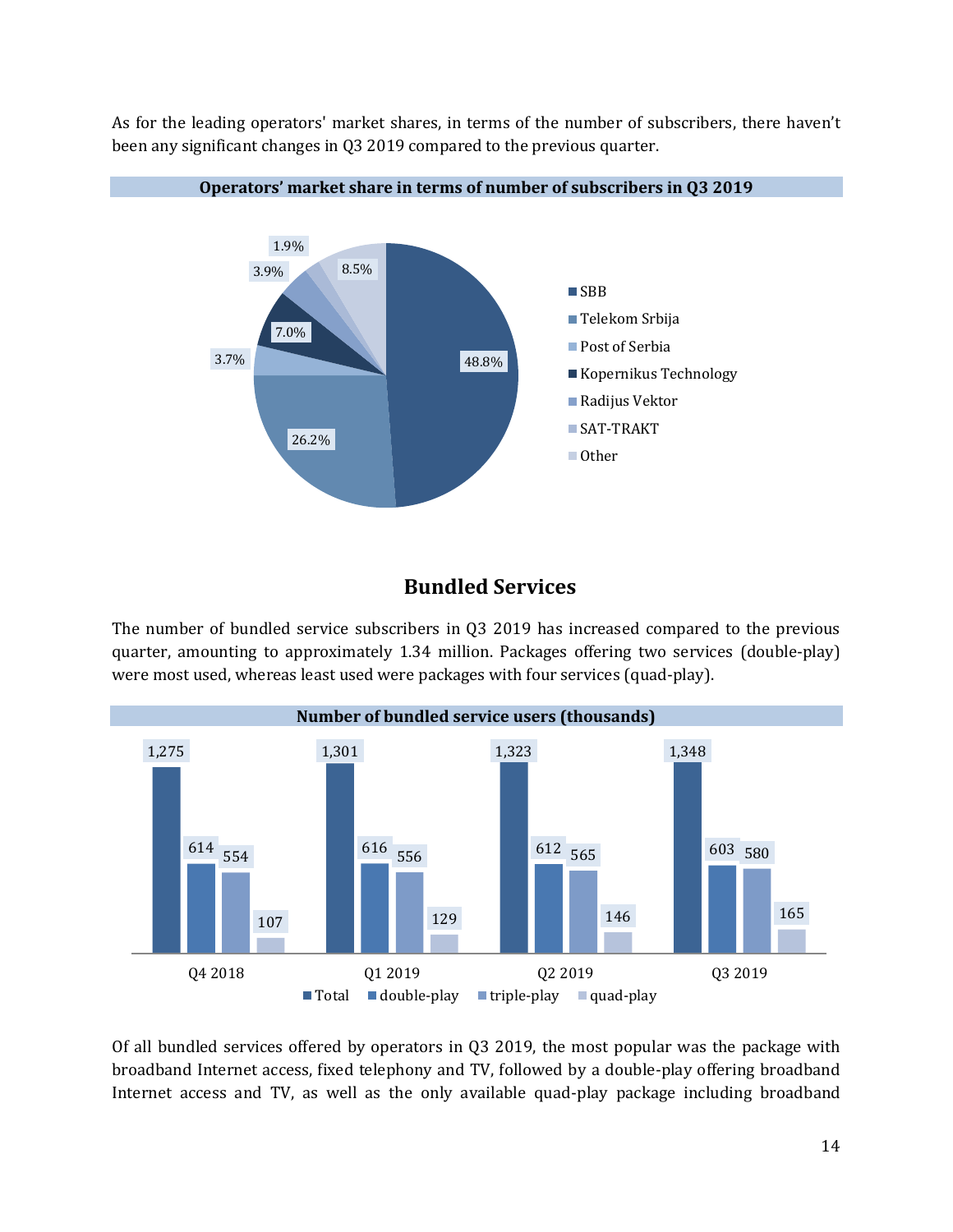Internet access, fixed telephony, TV and mobile telephony. These packages also have had the highest subscriber growth rate in Q3 2019. A triple-play offering fixed and mobile telephony and TV, as well as a recently introduced package including mobile telephony and TV, have had the lowest number of subscribers. The shares of different bundled services in terms of number of subscribers are given below.



Fluctuations in different packages' number of subscribers can be seen below.



Broadband Internet access is mostly purchased as a bundled service, whereas mobile telephony is generally purchased as a stand-alone service.